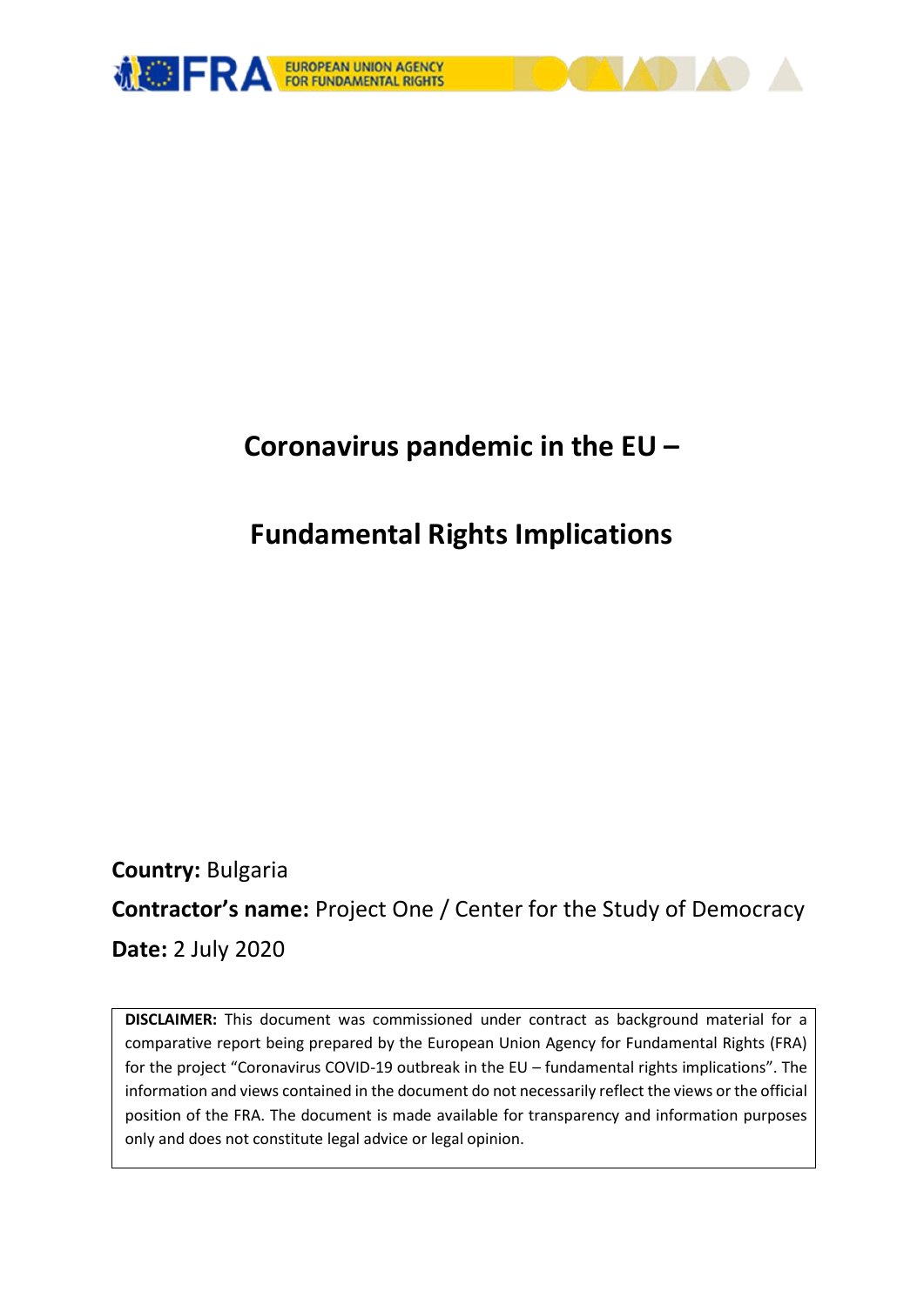# **1 Measures taken by government/public authorities**

## **1.1 Emergency laws/states of emergency**

**.** 

In **Bulgaria**, the parliament adopted amendments to the special law governing the measures related to the state of emergency. The changes were incorporated in a set of amendments to the VAT legislation and envisaged social assistance allowances for certain categories of children and first-line responders.<sup>1</sup> Families, whose children were enrolled in the eighth grade of a state or municipal school for the school year 2020-2021, were granted a one-time allowance to cover part of the costs at the beginning of the school year, provided that the average monthly income per family member for the previous 12 months was less than or equal to BGN 450 (approximately €225). The purpose of this measure was to prevent school drop-out of children, who had finished seventh grade (the stage with the highest drop-out rate, according to the justification of the measure).<sup>2</sup> First line responders (medical staff and nonmedical staff carrying out activities related to treatment, prevention of proliferation and/or overcoming the consequences of COVID-19) were granted a one-time allowance for using domestic tourist services in the amount of BGN 210 (approximately  $\epsilon$ 105).<sup>3</sup>

In **Bulgaria**, the government extended the duration of the emergency epidemic situation (*извънредна епидемична обстановка*) until 15 July 2020. The emergency epidemic situation was initially introduced for a period of one month (from 14 May to 14 June 2020), $4$  but was later extended first until the end of June,<sup>5</sup> and then again until 15 July.<sup>6</sup> During the emergency epidemic situation the Minister of Health was authorised to introduce temporary anti-epidemic measures applicable on the whole territory of the country.<sup>7</sup>

In **Bulgaria**, no particular restrictions were introduced in relation to the right of association and demonstration. During the reporting period, a number of demonstrations took place in Sofia,

<sup>1</sup> Bulgaria, Amendment to the Value Added Tax Act (*[Закон за изменение и допълнение на Закона за данъка върху](https://dv.parliament.bg/DVWeb/showMaterialDV.jsp?idMat=149040)  [добавената стойност](https://dv.parliament.bg/DVWeb/showMaterialDV.jsp?idMat=149040)*), § 6, 19 June 2020.

<sup>&</sup>lt;sup>2</sup> Bulgaria, Measures and Activities during the State of Emergency Declared by Decision of the National Assembly of 13 March 2020 and Overcoming the Consequences Act (*[Закон за мерките и действията по време на извънредното положение,](https://www.lex.bg/bg/laws/ldoc/2137201253)  [обявено c решение на Народното събрание от 13 март 2020 г. и за преодоляване на последиците](https://www.lex.bg/bg/laws/ldoc/2137201253)*), Art. 12a, 9 April 2020.

<sup>&</sup>lt;sup>3</sup> Bulgaria, Measures and Activities during the State of Emergency Declared by Decision of the National Assembly of 13 March 2020 and Overcoming the Consequences Act (*[Закон за мерките и действията по време на извънредното положение,](https://www.lex.bg/bg/laws/ldoc/2137201253)  [обявено c решение на Народното събрание от 13 март 2020 г. и за преодоляване на последиците](https://www.lex.bg/bg/laws/ldoc/2137201253)*), Art. 27, 9 April 2020.

<sup>4</sup> Bulgaria, Council of Ministers (*Министерски съвет*), Decision No 325 of 14 May 2020 for introducing emergency epidemic situation (*[Решение № 325 от 14 май 2020 година за обявяване на извънредна епидемична обстановка](https://coronavirus.bg/bg/389)*), 14 May 2020. <sup>5</sup> Bulgaria, Council of Ministers (*Министерски съвет*), Decision No 378 of 12 June 2020 for extending the duration of the emergency epidemic situation introduced by Decision No 325 of 14 May 2020 of the Council of Ministers (*[Решение № 378](https://coronavirus.bg/bg/433)  [от 12 юни 2020 година за удължаване срока на обявената с Решение №](https://coronavirus.bg/bg/433) 325 на Министерския съвет от 14 май [2020 г. извънредна епидемична обстановка](https://coronavirus.bg/bg/433)*), 12 June 2020.

<sup>6</sup> Bulgaria, Council of Ministers (*Министерски съвет*), Decision No 418 of 25 June 2020 for extending the duration of the emergency epidemic situation introduced by Decision No 325 of 14 May 2020 of the Council of Ministers and extended by Decision No 378 of 12 June 2020 of the Council of Ministers (*Решение № 418 [от 25 юни 2020 година за удължаване](https://coronavirus.bg/bg/448)  [срока на обявената с Решение № 325 на Министерския съвет от 14 май 2020 г. извънредна епидемична](https://coronavirus.bg/bg/448)  [обстановка, удължена с Решение № 378 на Министерския съвет от 12 юни 2020 г.](https://coronavirus.bg/bg/448)*), 25 June 2020.

<sup>7</sup> Bulgaria, Council of Ministers (*Министерски съвет*), Decision No 418 of 25 June 2020 for extending the duration of the emergency epidemic situation introduced by Decision No 325 of 14 May 2020 of the Council of Ministers and extended by Decision No 378 of 12 June 2020 of the Council of Ministers (*Решение № 418 [от 25 юни 2020 година за удължаване](https://coronavirus.bg/bg/448)  [срока на обявената с Решение № 325 на Министерския съвет от 14 май 2020 г. извънредна епидемична](https://coronavirus.bg/bg/448)  [обстановка, удължена с Решение № 378 на Министерския съвет от 12 юни 2020 г.](https://coronavirus.bg/bg/448)*), 25 June 2020.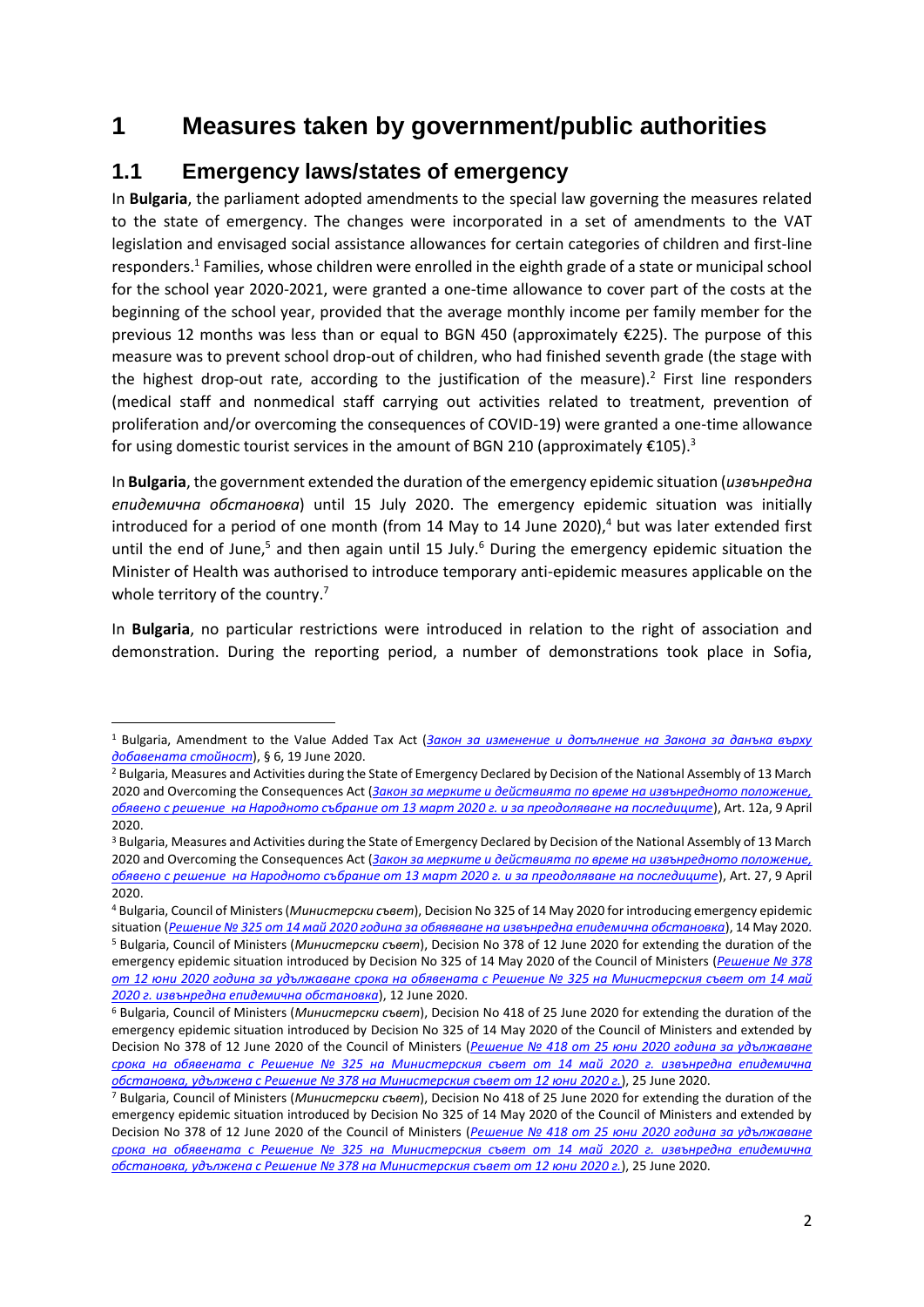including, among others, a protest against racism, $8$  a demonstration against construction along the Black Sea coast, $9$  and a protest of representatives of the tourist industry.<sup>10</sup> The protests took place peacefully and in compliance with the applicable anti-epidemic measures.

## **1.2 Measures affecting the general population**

### **1.2.1 Social distancing**

**.** 

In **Bulgaria**, stay at home was never applied as a general measure and was imposed only on persons subject to mandatory isolation (in a hospital or at home) or quarantine in compliance with an order issued by the Minister of Health.<sup>11</sup> As of the end of June, the persons subject to mandatory isolation and/or treatment in a hospital included: (a) persons aged 60+ (depending on the clinical course of the disease); (b) persons with concomitant chronic diseases and/or immunocompromising conditions (depending on the clinical course of the disease); (c) persons with a severe clinical course (such as shortness of breath or difficulty breathing, sputum or haemoptysis); and (d) persons who could not be isolated and treated at home (regardless of the clinical course of the disease). Persons subject to mandatory isolation and/or treatment at home for a period of 14 days included all persons who tested positive for COVID-19, including those with no symptoms or with mild clinical complaints (body temperature less than 37 °С, cough, malaise, runny nose, sore throat, gastrointestinal symptoms such as nausea, vomiting and/or diarrhoea, without changes in mental status (confusion or lethargy), and without concomitant chronic diseases and/or immunocompromising conditions. Persons subject to mandatory isolation and/or treatment in a hospital, who had refused, explicitly and in writing, to be hospitalised, were also placed under mandatory isolation and/or treatment at home for a period of 14 days. Mandatory quarantine for a period of 14 days was imposed on all persons who had been in close contact with an infected person (according to a definition of close contact provided in an annex to the ministerial order). According to official statistics, as of the end of June 2020, a total of 17,145 persons were staying home due to mandatory quarantine.<sup>12</sup>

In **Bulgaria**, the orders of the Minister of Health laying down the rules on physical distancing when outside the house were changed several times. The changes, however, concerned mostly the places, in which the use of face masks was mandatory, while the rules on physical distancing remained the same as in May 2020. Thus, according to the last set of rules, adopted on 22 June 2020 and valid until 1 July 2020, physical distancing of at least one and a half meters applied between employees at the workplace, between employees and customers, and between customers indoors. Physical distancing of one and a half meters was also mandatory for all persons in public places outdoors (parks, streets, bus stops) unless they were members of the same family or household.<sup>13</sup> The special physical distancing rules for public events (like theatrical performances, concerts, conferences, seminars and

<sup>8</sup> Markova, D., (*Маркова, Д.*) (2020), 'Protest in Sofia against racism' (*['Протест в София срещу проявите на расизъм'](https://bntnews.bg/news/protest-v-sofiya-sreshtu-proyavite-na-rasizam-1058591news.html)*), *Bulgarian National Television*, 6 June 2020.

<sup>9</sup> Fileva, L., (*Филева, Л.*) (2020), 'A thousand protests demanded the protection of nature from construction' (*['Хиляден](https://www.dnevnik.bg/bulgaria/2020/06/25/4083644_hiliaden_protest_poiska_zashtita_na_prirodata_ot/)  [протест поиска защита на природата от строежи'](https://www.dnevnik.bg/bulgaria/2020/06/25/4083644_hiliaden_protest_poiska_zashtita_na_prirodata_ot/)*), *Dnevnik*, 25 June 2020.

<sup>10</sup> Dnevnik (*Дневник*) (2020), 'Excursion buses blocked downtown Sofia' (*'Автобуси за екскурзии [блокираха центъра на](https://www.dnevnik.bg/photos/2020/06/15/4079037_snimka_na_denia_avtobusi_za_ekskurzii_blokiraha/)  [София'](https://www.dnevnik.bg/photos/2020/06/15/4079037_snimka_na_denia_avtobusi_za_ekskurzii_blokiraha/)*), *Dnevnik*, 15 June 2020.

<sup>11</sup> Bulgaria, Ministry of Health (*Министерство на здравеопазването*), Order No РД-01-333 on the persons subject to hospital treatment, home treatment and quarantine (*Заповед № РД-01-333 [за лица, подлежащи на болнично лечение,](https://coronavirus.bg/bg/429)  [домашно лечение и карантина](https://coronavirus.bg/bg/429)*), 12 June 2020.

 $12$  The number of persons in quarantine is updated on a daily basis. Data for each day since 1 March 2020 is available in [statistics section](https://coronavirus.bg/arcgis/apps/opsdashboard/index.html#/ecacd239ee7e4fba956f7948f586af93) of the COVID-19 Uniform Information Portal.

<sup>13</sup> Bulgaria, Ministry of Health (*Министерство на здравеопазването*), Order No РД-01-353 on the introduction of antiepidemic measures (*Заповед № РД-01-[353 за въвеждане на противоепидемични мерки](https://coronavirus.bg/bg/443)*), 22 June 2020.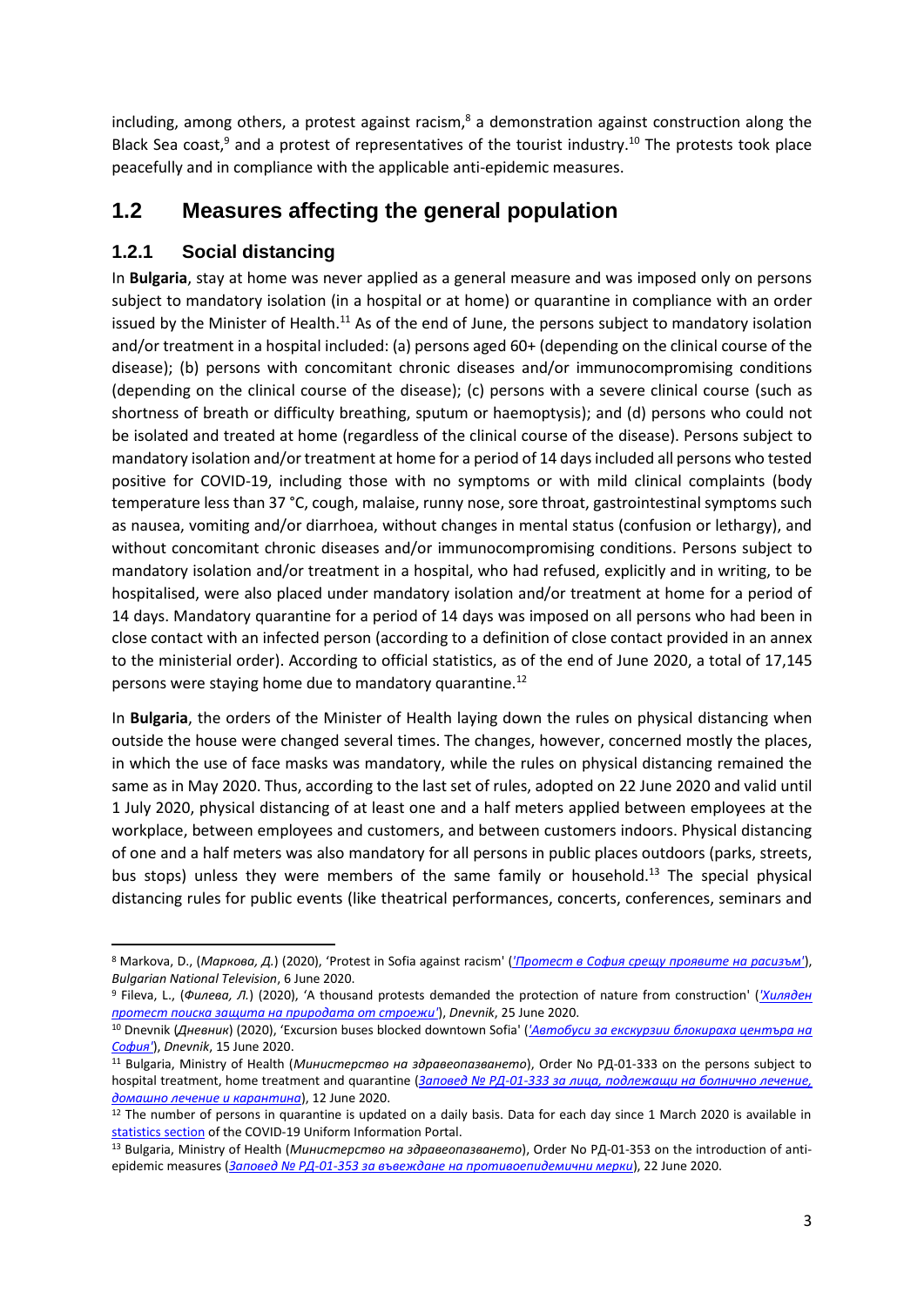exhibitions) were changed and all such events were allowed to take place with up to 50 % of the capacity of the venue.<sup>14</sup> Before the change the maximum allowed capacity was 30 % for events taking place indoors, 50 % for events taking place outdoors and up to 20 persons in-group activities with physical distancing of one person per four square meters for other public places like cultural centres, military clubs and youth centres.<sup>15</sup> The ban on mass sports events (both indoors and outdoors) was also lifted and replaced by a limitation of the maximum used capacity of the venue of up to 50 % (or 1,000 persons per sector for football matches) combined with a mandatory physical distance of one and a half meters between spectators. 16

In **Bulgaria**, during the reporting period, no measures restricting the free movement within the territory of the country were imposed. Only one location were fully quarantined due to an increase of the number of infected persons among their residents. Iztok neighbourhood in the city of Kyustendil, with predominant Roma population (about 12,000 people), was locked down on 19 June 2020. The measure was imposed by the local health inspectorate in response to an outbreak of COVID-19 among the residents of the neighbourhood. During the lockdown, access to the neighbourhood was granted only to medical doctors, police officers, officials from the local health authorities and providers of essential services such as water supply, electricity supply and supply to pharmacies and grocery stores. Residents of the neighbourhood were allowed to leave the location only to go to work (including seasonal farm work) and only if they were transported to their workplace and back by transport provided by their employer.<sup>17</sup> Initially, the lockdown was imposed until 30 June 2020, but was subsequently prolonged by one more week until 8 July 2020.<sup>18</sup>

In **Bulgaria**, the public prosecution continued to report regularly on newly instituted criminal proceedings against persons accused of noncompliance with the anti-epidemic measures and more persons found guilty and convicted to probation or suspended imprisonment in combination with financial fines. In the majority of cases, persons were sanctioned for leaving their homes after they were quarantined either because they had been in contact with an infected person in the country or because they have arrived from a country, from which all arrivals were subject to mandatory quarantine.<sup>19</sup>

<sup>1</sup> <sup>14</sup> Bulgaria, Ministry of Health (*Министерство на здравеопазването*), Order No РД-01-354 on the introduction of antiepidemic measures (*Заповед № РД-01-[354 за въвеждане на противоепидемични мерки](https://coronavirus.bg/bg/444)*), 22 June 2020.

<sup>15</sup> Bulgaria, Ministry of Health (*Министерство на здравеопазването*), Order No РД-01-287 on the introduction of antiepidemic measures (*Заповед № РД-01-[287 за въвеждане на противоепидемични мерки](https://coronavirus.bg/bg/395)*), 30 May 2020.

<sup>16</sup> Bulgaria, Ministry of Health (*Министерство на здравеопазването*), Order No РД-01-354 on the introduction of antiepidemic measures (*Заповед № РД-01-[354 за въвеждане на противоепидемични мерки](https://coronavirus.bg/bg/444)*), 22 June 2020.

<sup>17</sup> Bulgaria, Regional Health Inspectorate Kystendil (*Регионална здравна инспекция Кюстендил*), Order No РД-01-138 on the introduction of anti-epidemic measures (*Заповед № РД-01-[138 за въвеждане на противоепидемични мерки](https://rzi-kn.net/bg/2020/06/19/заповед-рд-01-138-19-06-2020г/)*), 19 June 2020.

<sup>18</sup> Bulgaria, Regional Health Inspectorate Kystendil (*Регионална здравна инспекция Кюстендил*), Order No РД-01-154 on the introduction of anti-epidemic measures (*Заповед № РД-01-[154 за въвеждане на противоепидемични мерки](https://rzi-kn.net/bg/2020/06/30/заповед-рд-01-154-30-06-2020г/)*), 30 June 2020.

<sup>&</sup>lt;sup>19</sup> For all press releases published by the prosecutions service, see th[e News](https://www.prb.bg/bg/news) section of the website of the Prosecutor's Office of the Republic of Bulgaria.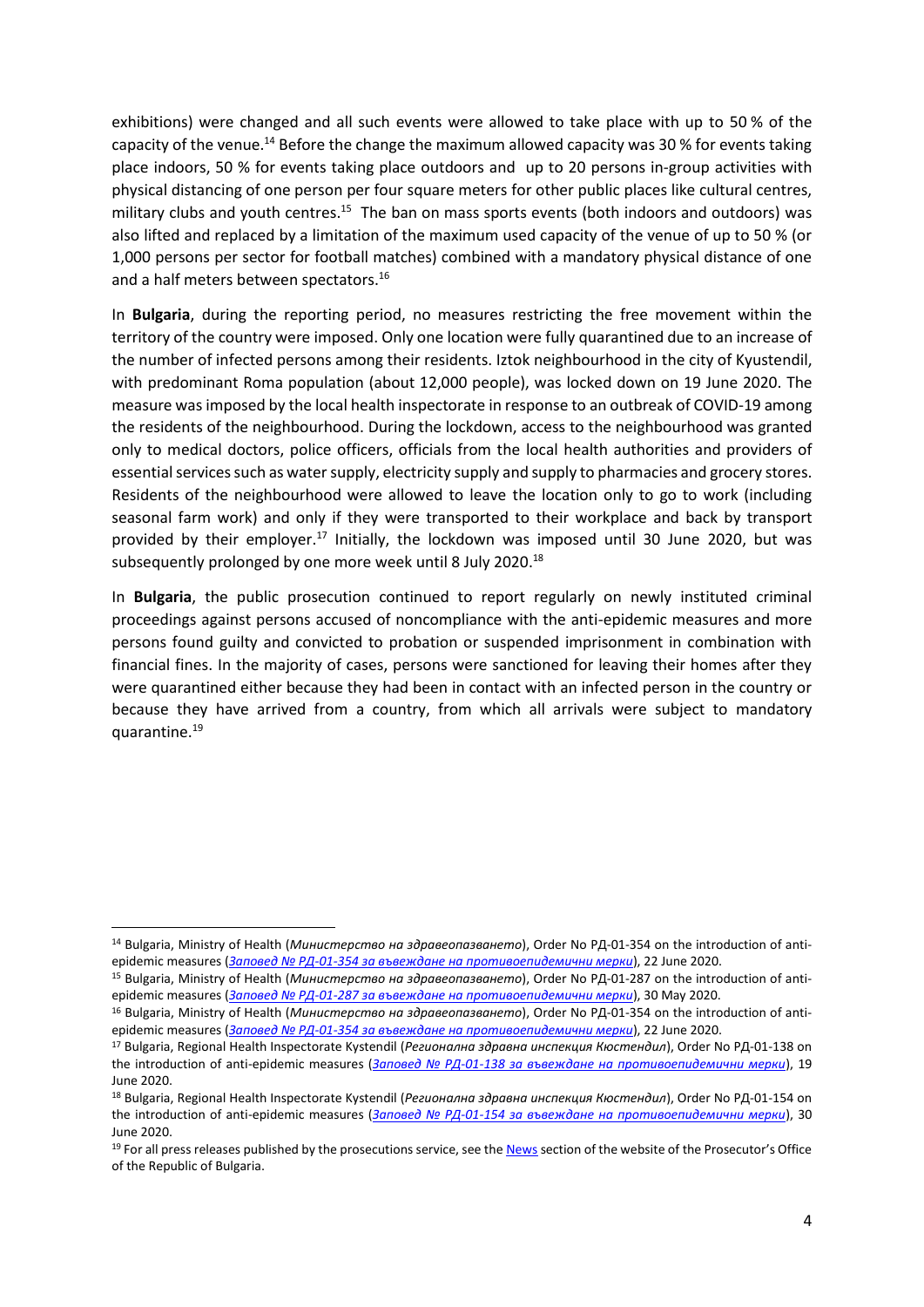- The regional court in Stara Zagora sentenced a 20-year old man to probation for one year,  $20$ and a 20-year old man to probation for 10 months and a fine of BGN 5,000 (approximately €2,500),<sup>21</sup> both for leaving their homes during quarantine.
- The regional court in Veliko Tarnovo sentenced a man to suspended imprisonment for five months and a fine of BGN 10,000 (approximately €5,000),<sup>22</sup> a man to probation for one year,<sup>23</sup> a man to suspended imprisonment for six months and a fine of BGN 10,000 (approximately €5,000), and two men to suspended imprisonment for three months and a fine of BGN 10,000 (approximately  $\epsilon$ 5,000),<sup>24</sup> all for leaving their homes during quarantine.
- The regional court in Elhovo sentenced a woman to suspended imprisonment for three months and a fine of BGN 10,000 (approximately €5,000) for leaving her home during quarantine.<sup>25</sup>
- The regional court in Provadia sentenced a 25-year old man, a woman and a 19-year old man to suspended imprisonment for three months and a fine of BGN 10,000 (approximately €5,000) for leaving their homes during quarantine.<sup>26</sup>
- The regional court in Razlog sentenced a 21-year old woman to suspended imprisonment for three months for leaving her home during quarantine.<sup>27</sup>

**.** 

<sup>20</sup> Bulgaria, Prosecutor's Office of the Republic of Bulgaria (*Прокуратура на Република България*) (2020), 'Upon indictment of the Regional Prosecutor's Office – Stara Zagora a 20-year-old man was sentenced to probation and 100 hours of community service for violating the mandatory quarantine' (*['По обвинителен акт на Районна прокуратура –](https://www.prb.bg/bg/news/44104-Po-obvinitelen-akt-na-Rayonna-prokuratura-–-Stara-Zagora-e-osaden-20-godishen-ma) Стара Загора е осъден 20-[годишен мъж на пробация и 100 часа безвъзмезден труд за нарушаване на задължителната](https://www.prb.bg/bg/news/44104-Po-obvinitelen-akt-na-Rayonna-prokuratura-–-Stara-Zagora-e-osaden-20-godishen-ma)  [карантина'](https://www.prb.bg/bg/news/44104-Po-obvinitelen-akt-na-Rayonna-prokuratura-–-Stara-Zagora-e-osaden-20-godishen-ma)*), press release, 30 June 2020.

<sup>21</sup> Bulgaria, Prosecutor's Office of the Republic of Bulgaria (*Прокуратура на Република България*) (2020), 'In a pre-trial proceedings of the Regional Prosecutor's Office – Stara Zagora, a 20-year-old man was sentenced to probation and a fine of BGN 5,000 for violating mandatory quarantine during the emergency epidemic situation' (*['По досъдебно производство на](https://www.prb.bg/bg/news/44058-po-dosydebno-proizvodstvo-na-rajonna-prokuratu-208)  Районна прокуратура – Стара Загора е осъден 20-[годишен мъж на пробация и глоба от 5 000 лв. за нарушаване на](https://www.prb.bg/bg/news/44058-po-dosydebno-proizvodstvo-na-rajonna-prokuratu-208)  [задължителна карантина по време на извънредната епидемична обстановка'](https://www.prb.bg/bg/news/44058-po-dosydebno-proizvodstvo-na-rajonna-prokuratu-208)*), press release, 26 June 2020.

<sup>22</sup> Bulgaria, Prosecutor's Office of the Republic of Bulgaria (*Прокуратура на Република България*) (2020), 'A man was convicted on the accusation of the Regional Prosecutor's Office – Veliko Tarnovo for violating the quarantine imposed on him' (*'По обвинение на Районна прокуратура - [Велико Търново бе осъден мъж за нарушаване на наложената му](https://www.prb.bg/bg/news/43961-po-obvinenie-na-rajonna-prokuratura-veliko-tyr-106-3)  [карантина'](https://www.prb.bg/bg/news/43961-po-obvinenie-na-rajonna-prokuratura-veliko-tyr-106-3)*), press release, 24 June 2020.

<sup>23</sup> Bulgaria, Prosecutor's Office of the Republic of Bulgaria (*Прокуратура на Република България*) (2020), 'In pre-trial proceedings of the Regional Prosecutor's Office – Veliko Tarnovo, taken under special supervision by the Appellate Prosecutor's Office – Veliko Tarnovo, two persons were convicted of violating quarantine measures' (*['По досъдебни](https://www.prb.bg/bg/news/43422-po-dosydebni-proizvodstva-na-rajonna-prokuratu-187-2)  производства на Районна прокуратура – [Велико Търново, взети на специален надзор от Апелативна прокуратура](https://www.prb.bg/bg/news/43422-po-dosydebni-proizvodstva-na-rajonna-prokuratu-187-2)  – [Велико Търново, бяха осъдени двама за нарушаване на карантинните мерки'](https://www.prb.bg/bg/news/43422-po-dosydebni-proizvodstva-na-rajonna-prokuratu-187-2)*), press release, 9 June 2020.

<sup>24</sup> Bulgaria, Prosecutor's Office of the Republic of Bulgaria (*Прокуратура на Република България*) (2020), 'Four persons convicted for non-compliance with quarantine on charges of the Regional Prosecutor's Office – Veliko Tarnovo' (*['Четирима](https://www.prb.bg/bg/news/43233-chetirima-osydeni-za-nespazvane-na-karantina-p-95-2)  осъдени за неспазване на карантина [по обвинение на Районна прокуратура](https://www.prb.bg/bg/news/43233-chetirima-osydeni-za-nespazvane-na-karantina-p-95-2) - Велико Търново'*), press release, 4 June 2020.

<sup>25</sup> Bulgaria, Prosecutor's Office of the Republic of Bulgaria (*Прокуратура на Република България*) (2020), 'Under an indictment filed by the Regional Prosecutor's Office – Yambol, a suspended sentence of 3 months of imprisonment and a fine of BGN 10,000 was imposed on a woman from the town of Elhovo, who violated the anti-epidemiological measures' (*['По](https://www.prb.bg/bg/news/43784-po-vnesen-obvinitelen-akt-na-rajonna-prokuratu-206-2)  внесен обвинителен акт на Районна прокуратура - [Ямбол бе наложено условно наказание от 3 месеца "лишаване](https://www.prb.bg/bg/news/43784-po-vnesen-obvinitelen-akt-na-rajonna-prokuratu-206-2)  [от свобода" и "глоба" от 10 000 лева на жена от град Елхово, нарушила противоепидемиологичните мерки'](https://www.prb.bg/bg/news/43784-po-vnesen-obvinitelen-akt-na-rajonna-prokuratu-206-2)*), press release, 19 June 2020.

<sup>26</sup> Bulgaria, Prosecutor's Office of the Republic of Bulgaria (*Прокуратура на Република България*) (2020), 'Convictions and a fine of BGN 10,000 is the punishment of three defendants for violating the quarantine measures against COVID-19 after approved agreements with the Regional Prosecutor's Office in Varna' (*['Осъдителни присъди и глоба в размер на 10 000](https://www.prb.bg/bg/news/43742-osyditelni-prisydi-i-globa-v-razmer-na-10-000--199-2)  [лева е наказанието на трима подсъдими за нарушаване на карантинните мерки срещу COVID](https://www.prb.bg/bg/news/43742-osyditelni-prisydi-i-globa-v-razmer-na-10-000--199-2)-19 след одобрени [споразумения с Районната прокуратура във Варна'](https://www.prb.bg/bg/news/43742-osyditelni-prisydi-i-globa-v-razmer-na-10-000--199-2)*), press release, 18 June 2020.

<sup>27</sup> Bulgaria, Prosecutor's Office of the Republic of Bulgaria (*Прокуратура на Република България*) (2020), 'Under an agreement with the Regional Prosecutor's Office – Razlog a woman was sentenced for violating the anti-epidemic measures in the town of Bansko' (*'По споразумение с Районна прокуратура – [Разлог е наложено наказание на жена, нарушила](https://www.prb.bg/bg/news/43646-po-sporazumenie-s-rajonna-prokuratura-razlog-e-122-2)  [противоепидемичните мерки в гр. Банско'](https://www.prb.bg/bg/news/43646-po-sporazumenie-s-rajonna-prokuratura-razlog-e-122-2)*), press release, 15 June 2020.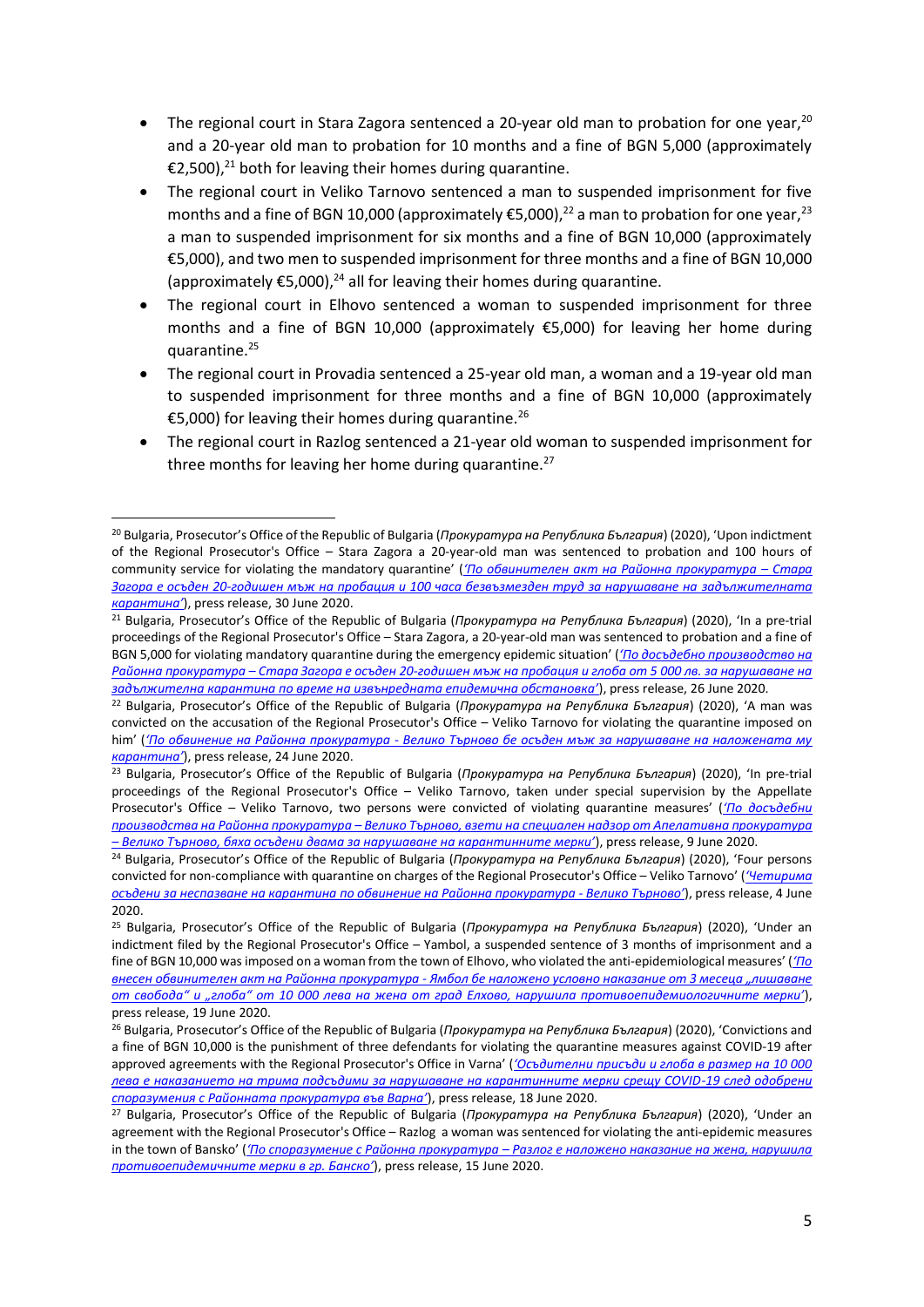- The regional court in Elena sentenced a woman to probation for one year for leaving her home during quarantine.<sup>28</sup>
- The regional court in Lovech sentenced a man to suspended imprisonment for three months for leaving his home during quarantine.<sup>29</sup>
- The regional court in Pleven sentenced twelve persons to probation and six persons to suspended imprisonment for violating the anti-epidemic measures.<sup>30, 31 and 32</sup>

#### **1.2.2 Education**

1

In **Bulgaria**, all schools and universities remained closed and the academic year ended online.<sup>33</sup> The presence of children and students in preschool institutions, schools and universities was allowed only for carrying out activities related to the completion of the current school year or the preparation of the next one, provided that it was impossible to carry out these activities remotely in an electronic environment and/or presence in school was required. In all cases, in which the presence of children and students in schools and universities was allowed, school directors and university rectors were obliged to organise the activities in compliance with the applicable anti-epidemic measures.

In **Bulgaria**, in compliance with a decision of the Ministry of Education and Science (MES) (*Министерство на образованието и науката*, МОН), adopted in May 2020, all mandatory exams after fourth and tenth grade, and the optional foreign language exam after seventh grade, which were originally scheduled to take place in May and June, were canceled.<sup>34</sup> All mandatory exams after seventh and twelfth grade were rescheduled and took place in person, in compliance with strict antiepidemic measures including later start (9 a.m.) to avoid the crowding of persons in front of the schools, reduced number of students in one room to ensure physical distance of between and a half

<sup>28</sup> Bulgaria, Prosecutor's Office of the Republic of Bulgaria (*Прокуратура на Република България*) (2020), 'In pre-trial proceedings of the Regional Prosecutor's Office – Veliko Tarnovo, taken under special supervision by the Appellate Prosecutor's Office – Veliko Tarnovo, two persons were convicted of violating quarantine measures' (*['По досъдебни](https://www.prb.bg/bg/news/43422-po-dosydebni-proizvodstva-na-rajonna-prokuratu-187-2)  производства на Районна прокуратура – Велико Търново, [взети на специален надзор от Апелативна прокуратура](https://www.prb.bg/bg/news/43422-po-dosydebni-proizvodstva-na-rajonna-prokuratu-187-2)  – [Велико Търново, бяха осъдени двама за нарушаване на карантинните мерки'](https://www.prb.bg/bg/news/43422-po-dosydebni-proizvodstva-na-rajonna-prokuratu-187-2)*), press release, 9 June 2020.

<sup>29</sup> Bulgaria, Prosecutor's Office of the Republic of Bulgaria (*Прокуратура на Република България*) (2020), 'A man was convicted for violating the quarantine imposed on him in a fast-track procedure of the Lovech Regional Prosecutor's Office, taken under special supervision by the Veliko Tarnovo Appellate Prosecutor's Office' (*['По бързо производство на Районна](https://www.prb.bg/bg/news/43391-po-byrzo-proizvodstvo-na-rajonna-prokuratura-l-172-2)  прокуратура-[Ловеч, взето на специален надзор от Апелативна прокуратура –](https://www.prb.bg/bg/news/43391-po-byrzo-proizvodstvo-na-rajonna-prokuratura-l-172-2) Велико Търново, осъдиха мъж за [нарушаване на наложената му карантина'](https://www.prb.bg/bg/news/43391-po-byrzo-proizvodstvo-na-rajonna-prokuratura-l-172-2)*), press release, 8 June 2020.

<sup>30</sup> Bulgaria, Prosecutor's Office of the Republic of Bulgaria (*Прокуратура на Република България*) (2020), 'Four persons were convicted for violating the quarantine imposed on them in cases of the Pleven Regional Prosecutor's Office, taken under special supervision by the Appellate Prosecutor's Office – Veliko Tarnovo' (*['Четири осъдени лица за нарушаване на](https://www.prb.bg/bg/news/43795-chetiri-osydeni-lica-za-narushavane-na-nalojen-167-2)  [наложената им карантина по дела на Районна прокуратура](https://www.prb.bg/bg/news/43795-chetiri-osydeni-lica-za-narushavane-na-nalojen-167-2)- Плевен, взети на специален надзор от Апелативна прокуратура – [Велико Търново'](https://www.prb.bg/bg/news/43795-chetiri-osydeni-lica-za-narushavane-na-nalojen-167-2)*), press release, 19 June 2020.

<sup>31</sup> Bulgaria, Prosecutor's Office of the Republic of Bulgaria (*Прокуратура на Република България*) (2020), 'On pre-trial proceedings of the Regional Prosecutor's Office of Pleven, taken under special supervision by the Appellate Prosecutor's Office – Veliko Tarnovo, four persons were convicted of violating quarantine measures' (*['По досъдебни производства на](https://www.prb.bg/bg/news/43579-po-dosydebni-proizvodstva-na-rajonna-prokuratu-186-2)  Районна прокуратура-[гр. Плевен, взети на специален надзор от Апелативна прокуратура –](https://www.prb.bg/bg/news/43579-po-dosydebni-proizvodstva-na-rajonna-prokuratu-186-2) Велико Търново, бяха [осъдени четирима за нарушаване на карантинните мерки'](https://www.prb.bg/bg/news/43579-po-dosydebni-proizvodstva-na-rajonna-prokuratu-186-2)*), press release, 12 June 2020.

<sup>32</sup> Bulgaria, Prosecutor's Office of the Republic of Bulgaria (*Прокуратура на Република България*) (2020), 'Eight persons were convicted for the period 01.06.-05.06.2020 for violation of the quarantine imposed on them in cases monitored by the Regional Prosecutor's Office – Pleven and taken under special supervision by the Appellate Prosecutor's Office – Veliko Tarnovo' (*'Осем са осъдените лица за периода 01.06.-[05.06.2020 г. за нарушаване на наложената им карантина по](https://www.prb.bg/bg/news/43315-osem-sa-osydenite-lica-za-perioda-01-06-05-06--216)  дела, наблюдавани от Районна прокуратура - [гр. Плевен и взети на специален надзор от Апелативна](https://www.prb.bg/bg/news/43315-osem-sa-osydenite-lica-za-perioda-01-06-05-06--216)  прокуратура-[Велико Търново'](https://www.prb.bg/bg/news/43315-osem-sa-osydenite-lica-za-perioda-01-06-05-06--216)*), press release, 12 June 2020.

<sup>33</sup> Bulgaria, Ministry of Health (*Министерство на здравеопазването*), Order No РД-01-354 on the introduction of antiepidemic measures (*Заповед № РД-01-[354 за въвеждане на противоепидемични мерки](https://coronavirus.bg/bg/444)*), 22 June 2020.

<sup>34</sup> Bulgaria, Ministry of Education and Science (*Министерство на образованието и науката*), Order No РД09- 1104/19.05.2020 (*Заповед № РД09-[1104/19.05.2020 г.](https://www.mon.bg/upload/22704/zap1104-otnjamaNVO_.pdf)*), 19 May 2020.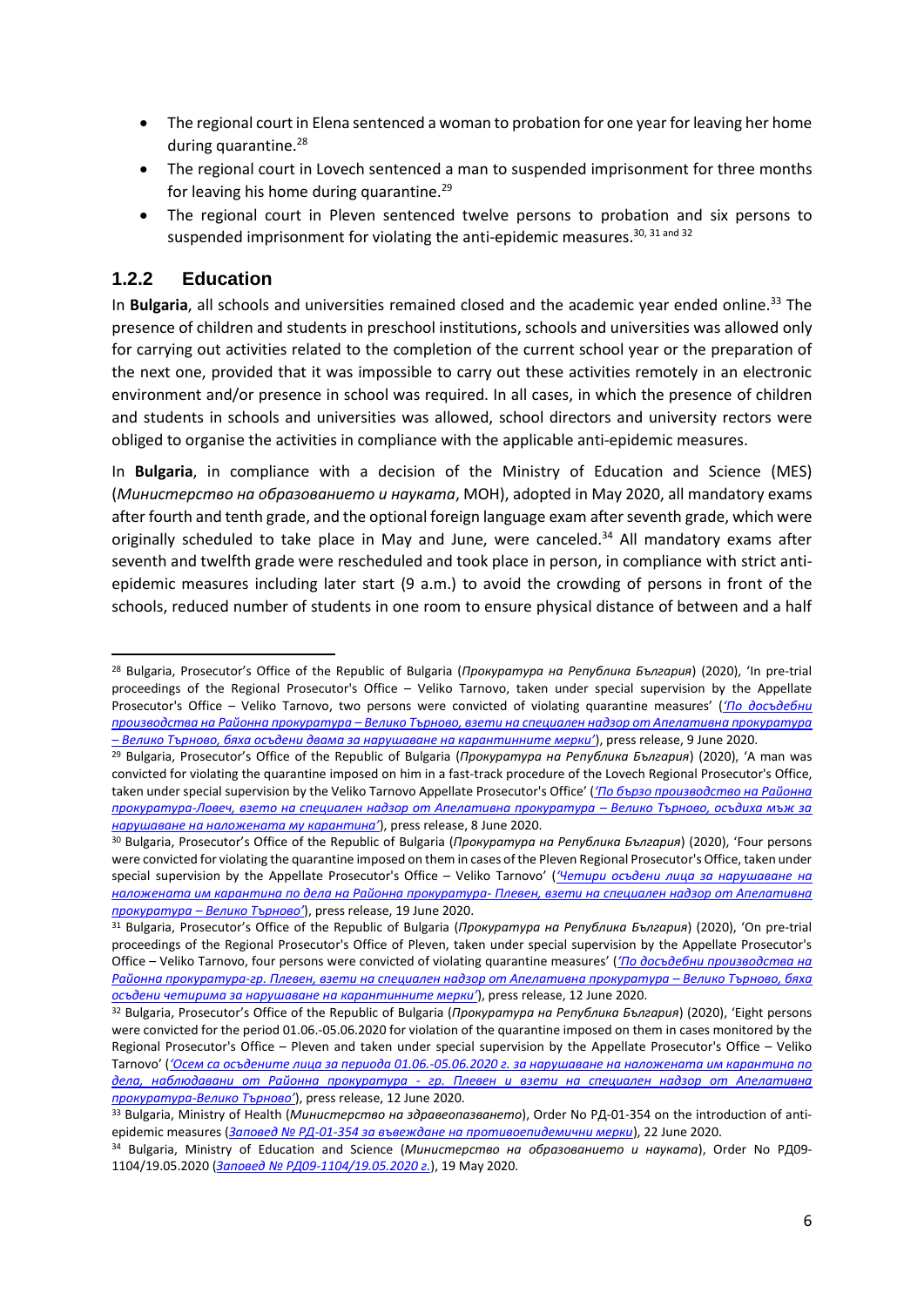and two meters between students, use of face masks (mandatory) and gloves (optional), and measurement of the body temperature before entry. 35

In **Bulgaria**, children from socioeconomically disadvantaged background, who were not able to participate in the e-learning process, were provided with the opportunity to receive additional education during the summer. The rules for organising the additional classes were adopted by the government at the end of May 2020 and envisaged up to 120 teaching hours on one or more subjects.<sup>36</sup> Lessons are delivered individually or in small groups of up to ten children, preferably in person, observing the applicable anti-epidemic measures.

In **Bulgaria**, the major universities cancelled most of their admission exams and either replaced them by online exams or announced they were going to admit students based on the results from the final school exams. Only a few universities carried out some of their admission exams in person. $37$ 

#### **1.2.3 Work**

**.** 

In **Bulgaria**, restriction of work was never implemented as a mandatory measure and therefore no specific measures were introduced in relation to return to work. The recommendation to employers to introduce, as far as possible, distance working for their employees, or, where this was not possible, to apply anti-epidemic measures at the workplace, remained valid.<sup>38</sup> The minimum set of antiepidemic measures at the workplace were defined in an order issued by the Minister of Health. According to the last adopted order (issued on 22 June 2020), these measures included: mandatory disinfection according to a pre-defined algorithm, non-admission to the work premises of persons with symptoms of acute respiratory diseases (fever, cough, difficulty breathing, loss of smell, disturbance or loss of taste, etc.), provision of instructions to staff about proper hand hygiene, provision of soap, water and disinfectant, organisation of work to ensure physical distance between persons of at least 1.5 m, and provision of personal protective equipment to staff depending on the specifics of the work and the risk assessment at the workplace (face masks, helmets, gloves, etc.).<sup>39</sup>

In **Bulgaria**, the socioeconomic measures in the area of employment (financial support to persons whose employment was affected by the state of emergency) continued to apply, including the compensation scheme for covering a share of 60 % of the remuneration of employees, who were not dismissed by their employers during the state of emergency, <sup>40</sup> and the one-off social assistance allowance of BGN 375 (approximately €190) envisaged for parents of children up to 14 years of age,

<sup>35</sup> Georgieva, D., (*Георгиева, Д.*) (2020), 'Final exams 2020: Strict anti-epidemic measures await students' (*['Матури 2020:](https://www.bgonair.bg/a/2-bulgaria/194725-uchilishtata-v-gotovnost-za-maturite-pri-strogi-protivoepidemichni-merki)  [Строги противоепидемични мерки очакват учениците'](https://www.bgonair.bg/a/2-bulgaria/194725-uchilishtata-v-gotovnost-za-maturite-pri-strogi-protivoepidemichni-merki)*), *Bulgaria On Air*, 29 May 2020.

<sup>36</sup> Bulgaria, Council of Ministers (*Министерски съвет*), Decree No 100 of 21 May 2020 on amending the Regulation on Inclusive Education adopted by Decree No 232 of the Council of Ministers of 2017 (*[Постановление № 100 от 21 май 2020](https://dv.parliament.bg/DVWeb/showMaterialDV.jsp?idMat=148370)  [г. за изменение и допълнение на Наредбата за приобщаващото образование, приета с Постановление № 232 на](https://dv.parliament.bg/DVWeb/showMaterialDV.jsp?idMat=148370)  [Министерския съвет от 2017 г.](https://dv.parliament.bg/DVWeb/showMaterialDV.jsp?idMat=148370)*), 26 May 2020.

<sup>37</sup> Bulgarian National Television (*Българска национална телевизия*) (2020), 'For all candidate students: The new rules and dates in the major universities for the 2020 exam campaign' (*'За всички кандидат-[студенти: Новите правила и дати в](https://bntnews.bg/news/za-vsichki-kandidat-studenti-novite-pravila-i-dati-v-golemite-universiteti-za-izpitna-kampaniya-2020-g-1055519news.html)  [големите университети за изпитна кампания 2020 г.'](https://bntnews.bg/news/za-vsichki-kandidat-studenti-novite-pravila-i-dati-v-golemite-universiteti-za-izpitna-kampaniya-2020-g-1055519news.html)*), *Bulgarian National Television*, 20 May 2020.

<sup>38</sup> Bulgaria, Ministry of Health (*Министерство на здравеопазването*), Order No РД-01-353 on the introduction of antiepidemic measures (*Заповед № РД-01-[353 за въвеждане на противоепидемични мерки](https://coronavirus.bg/bg/443)*), 22 June 2020.

<sup>39</sup> Bulgaria, Ministry of Health (*Министерство на здравеопазването*), Order No РД-01-353 on the introduction of antiepidemic measures (*Заповед № РД-01-[353 за въвеждане на противоепидемични мерки](https://coronavirus.bg/bg/443)*), 22 June 2020.

<sup>40</sup> The period covered by the compensation scheme was extended until 30 June 2020 and employers were allowed to submit applications at any time without a deadline.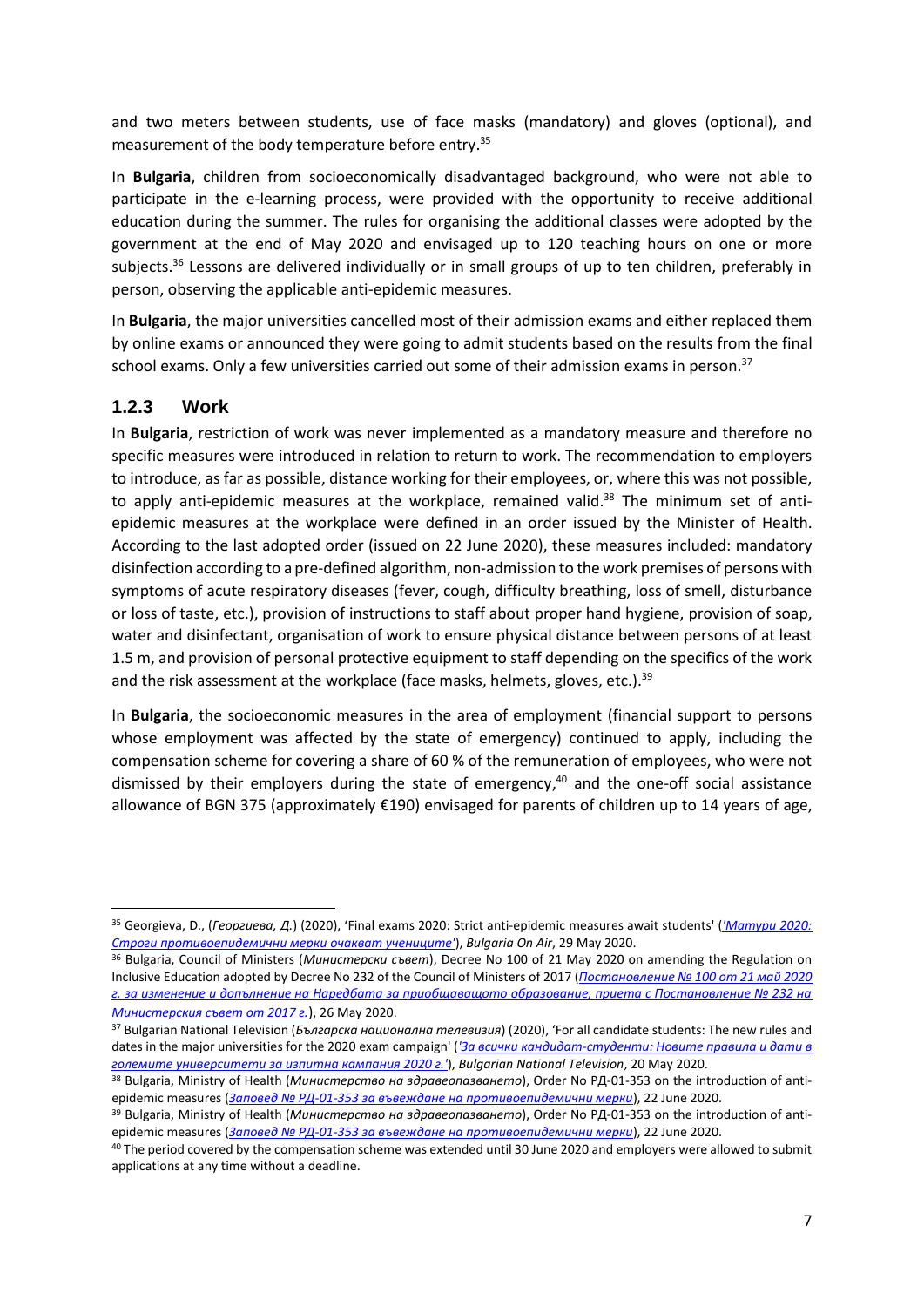who had been on unpaid leave for at least 20 days because of their inability to work from home during the state of emergency. 41 and 42

In **Bulgaria**, no measures were implemented specifically targeting people in precarious work situation apart from the general financial support measures targeting all businesses and employees affected by the anti-epidemic restrictions.

#### **1.2.4 Access to justice**

**.** 

In **Bulgaria**, the courts continued to operate according to the anti-epidemic rules adopted by the Judges' College (*Съдийска колегия*) of the Supreme Judicial Council (SJC) (*Висш съдебен съвет*, ВСС) on 12 May 2020. The rules underwent minor revisions in June, but overall remained the same.<sup>43</sup> They governed the physical access to court buildings, the implementation of anti-epidemic measures within the buildings, the scheduling and publicity of hearings, etc. No specific measures were undertaken to address backlog or increased litigation. As a consequence, the Judges' College (*Съдийска колегия*) of the Supreme Judicial Council (SJC) (*Висш съдебен съвет*, ВСС) sent a formal notification to the Inspectorate of the Supreme Judicial Council (ISJC) (*Инспекторат при Висшия съдебен съвет*, ИВСС) announcing that due to the suspension of cases between 13 March and 13 May 2020, and the anti-epidemic measures introduced afterwards, a significant number of cases were not going finish within the statutory deadlines.<sup>44</sup>

In **Bulgaria**, the Ministry of Justice (MoJ) (*Министерство на правосъдието*, МП) proposed draft legislative amendments for introducing videoconference in civil and administrative proceedings and expanding its application in criminal proceedings. The draft underwent a round of public consultations, which ended on 19 June 2020, and its submission to parliament was planned for the beginning of July 2020. The proposed new rules envisage the introduction of videoconference for interpretation and collection of evidence in civil proceedings, for interpretation and participation of parties in administrative proceedings, and for participation of prisoners and detainees in certain hearings and execution of certain procedural actions in criminal proceedings.<sup>45</sup> The new provisions are not envisaged as a temporary measure but as a permanent alternative to conducting procedural actions in person. According to data presented by the Ministry of Justice (MoJ) (*Министерство на правосъдието*, МП), as of 22 June 2020, 56 courts across the country were using the videoconference systems provided by the Ministry of Justice (MoJ) (*Министерство на правосъдието*, МП), mostly for criminal proceedings. Videoconference contact points were set up in 20 court buildings (some hosting more than one court) and six prisons. For a period of one month, a total of 39 court hearings took place in prisons via videoconference.<sup>46</sup>

<sup>&</sup>lt;sup>41</sup> The procedure for granting one-off social assistance allowances for children was re-opened in the beginning of May 2020 with no deadline set for the submission of applications.

<sup>&</sup>lt;sup>42</sup> For the full set of socio-economic measures, which continued to apply after the end of the state of emergency, see the [social measures section](https://coronavirus.bg/bg/merki/socialni) and th[e economic measures section](https://coronavirus.bg/bg/merki/ikonomicheski) of the COVID-19 Uniform Information Portal.

<sup>43</sup> Bulgaria, Supreme Judicial Council (*Висш съдебен съвет*), Rules and measures for the operation of the courts during a pandemic (*[Правила и мерки за работа на съдилищата в условията на пандемия](http://www.vss.justice.bg/page/view/105223)*), 12 May 2020.

<sup>44</sup> Bulgaria, Supreme Judicial Council (*Висш съдебен съвет*), Rules and measures for the operation of the courts during a pandemic (*[Правила и мерки за работа на съдилищата в условията на пандемия](http://www.vss.justice.bg/page/view/105223)*), 12 May 2020.

<sup>45</sup> Bulgaria, Ministry of Justice (*Министерство на правосъдието*), Draft Amendment to the Civil Procedure Code (*[Законопроект за изменение и допълнение на Гражданския процесуален кодекс](https://justice.government.bg/api/part/GetBlob?hash=892D956780FAF4DFF33467C271FA9643)*), 20 May 2020.

<sup>46</sup> Bulgaria, Ministry of Justice (*Министерство на правосъдието*), '56 courts are actively using the videoconferencing system set up by the Ministry of Justice' (*['56 съдилища активно използват изградената от МП система за](https://justice.government.bg/home/index/7764cbb6-5e3b-44f5-9065-21c76d6e32d7)  [видеоконферентна връзка'](https://justice.government.bg/home/index/7764cbb6-5e3b-44f5-9065-21c76d6e32d7)*), press release, 22 June 2020.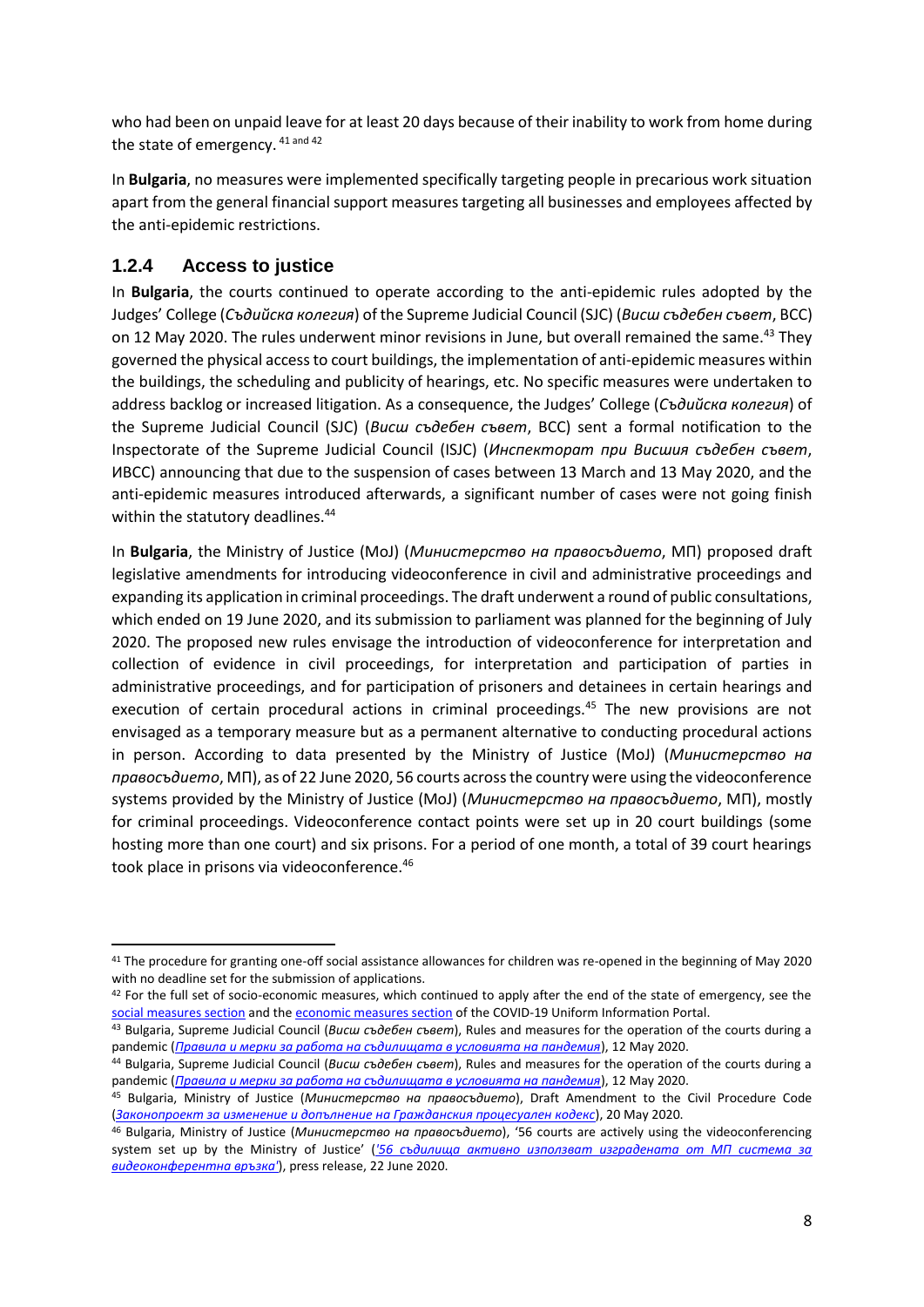#### **1.2.5 Freedom of movement**

**.** 

In **Bulgaria**, the border restrictions were changed several times during the reporting period. The restrictions, which were valid as of the end of June, were imposed on 19 June 2020 and consisted of an entry ban on all third-country nationals and a list of exceptions. <sup>47</sup> The list of exceptions included, among others, persons with valid residence permits and their families, medical staff, transport personnel, foreign officials, diplomats and persons travelling for humanitarian reasons.<sup>48</sup> Transit through the country was allowed only to nationals or long-term residents of another EU country or a Schengen country and their family members who were returning to their country of residence, and citizens of Serbia, the Republic of Northern Macedonia, Bosnia and Herzegovina, Montenegro, Turkey, Albania and Kosovo who were returning to their country of nationality. Persons arriving to Bulgaria were required sign a declaration that: (a) they had no symptoms of COVID-19; (b) they had not been in contact with a person suffering from COVID-19 during the last 14 days and they were not placed under quarantine; (c) they were familiar with the epidemiological situation in Bulgaria and the risks of infection with the COVID-19 virus; (d) they were going to observe the anti-epidemic measures in Bulgaria; (e) they were travelling at their own risk; (f) the purpose of their trip; and (g) commitment to leave Bulgaria as soon as possible (applicable only to persons transiting through Bulgaria). Persons arriving from Sweden, the United Kingdom and Portugal as well persons arriving from third countries with the exception of Serbia, Bosnia and Herzegovina, Montenegro, Iceland, Norway, Switzerland, Lichtenstein, San Marino, Andorra, Monaco and the Vatican, were placed under mandatory quarantine for two weeks at a place of their own choice by a written order issued by a border health inspector.

In **Bulgaria**, all measures affecting the situation of asylum applicants, announced by the State Agency for Refugees (SAR) (*Държавна агенция за бежанците*, ДАБ) on 14 May 2020, remained valid. 49 International protection procedures continued without restrictions, all newly accommodated asylum applicants in reception centres continued to be placed under quarantine for 14 days, the ban on entry of visitors into reception centres remained valid and those authorised to enter remained obliged to observe the relevant anti-epidemic measures (including measured body temperature below 37 °С and mandatory use of personal protective equipment). Overall, the number of asylum applications submitted during the anti-epidemic restrictions marked a significant decrease. Between 1 March and 30 June 2020, a total of 262 new application were registered, which is much less compared to the same period in 2019, when their number was 660. However, there are no studies examining the

<sup>47</sup> Bulgaria, Ministry of Health (*Министерство на здравеопазването*), Order No РД-01-374 on temporarily prohibiting the entry on the territory of the Republic of Bulgaria, the exceptions to this ban and the quarantine of entrants from certain countries (*Заповед № РД-01-[374 за временна забрана за влизане на територията на Република България,](https://coronavirus.bg/bg/442)  [изключенията от тази забрана и поставяне под карантина на влизащи](https://coronavirus.bg/bg/442) от определени страни*), 19 June 2020.

<sup>48</sup> The full list of exceptions included: persons with permanent, long-term or continuous residence status in Bulgaria and members of their families; persons with a residence permit issued in another EU Member State, the United Kingdom or country from the Schengen Area and member of their family; medical professionals, medical scientists, social workers and their managers travelling for a purpose related to their profession; employees involved in supply of medicines, medical products, personal protective equipment and medical equipment; transport personnel engaged in the transportation of persons and goods, crews of aircraft engaged in commercial air transport and other transport personnel as necessary, including ship crews; foreign officials and members of their delegations, as well as diplomats, officials of international organisations, military personnel and humanitarian workers performing their duties; persons traveling for humanitarian reasons; persons directly involved in the construction, maintenance, operation and security of strategic and critical infrastructure in Bulgaria; frontier workers; and seasonal farm workers.

<sup>49</sup> Bulgaria, State Agency for Refugees (*Държавна агенция за бежанците*) (2020), 'Measures to limit the spread of COVID-19 during the emergency epidemic situation' (*['Мерки за ограничаване на разпространението на COVID](http://www.aref.government.bg/bg/node/342)-19 за срока на [извънредната епидемична обстановка'](http://www.aref.government.bg/bg/node/342)*), press release, 14 May 2020.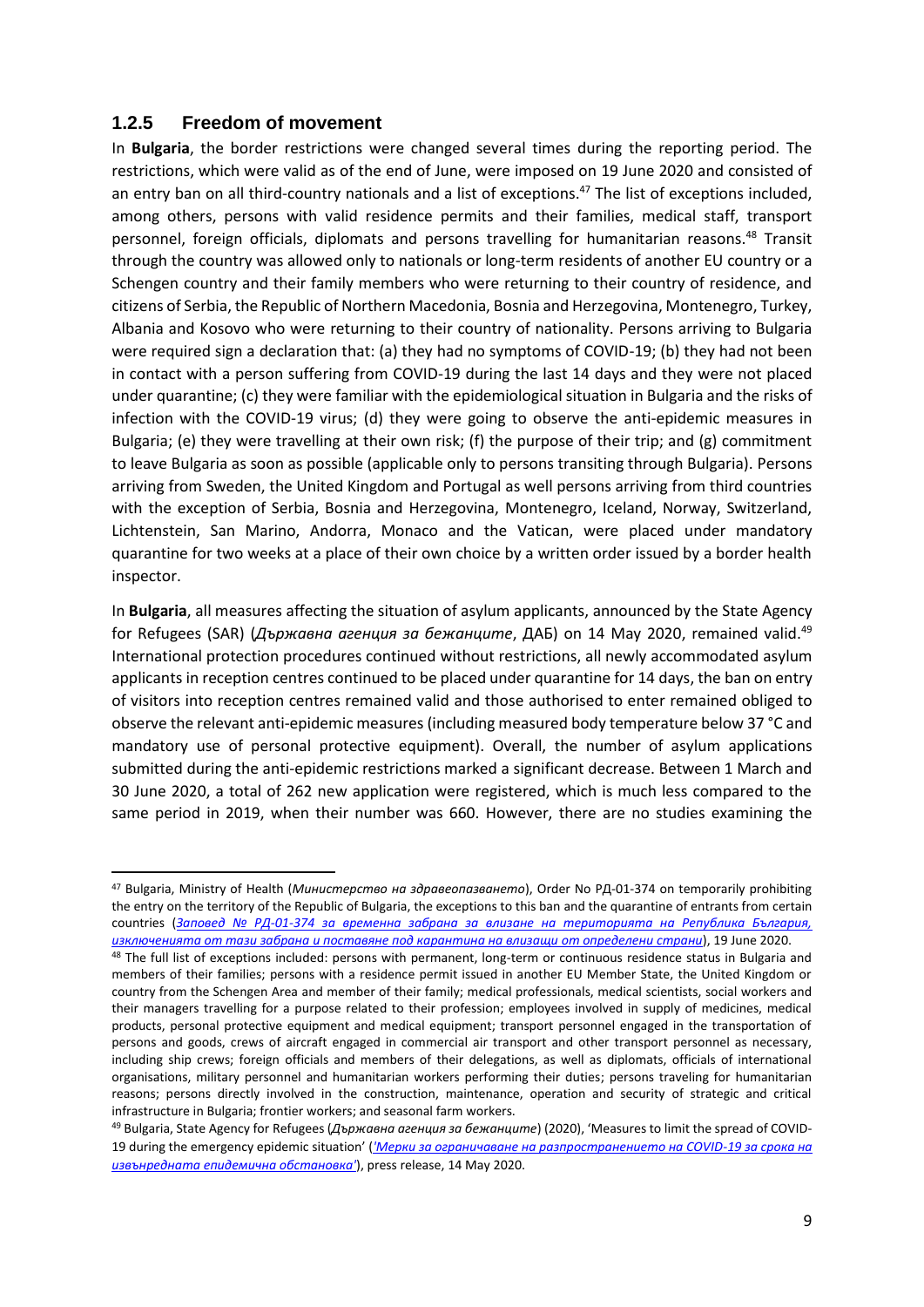reasons for this decrease and there is no evidence that it is linked to the anti-epidemic measures and travel restrictions introduced during the outbreak.

## **1.3 Impact of measures on particular groups**

In **Bulgaria**, the special measures for persons with disabilities, introduced during the state of emergency, continued to apply. These measures included, among other things, remote performance (by telephone or e-mail) of individual needs assessment of people with disabilities, home delivery of food, medicine and essential products through the social patronage care service, home delivery of food through the 'Hot Lunch' programme, extension of the validity of disability assessment certificates (and of the payment of related social assistance allowances), ex-officio recalculation of pensions of working pensioners, purchase of medicines only by presenting a prescription book (without presenting a written prescription by a medical doctor), submission of social assistance applications by e-mail or registered mail, etc.<sup>50</sup> The ban on access of visitors to specialised institutions for persons with disabilities remained valid.<sup>51</sup>

In **Bulgaria**, the Social Assistance Agency (SAA) (*Агенция за социално подпомагане*, АСП) issued new instructions to providers of social services (including residential services) for children, older persons and persons with disabilities related to the prevention of the spread of COVID-19.<sup>52</sup> The instructions included rules on cleaning and disinfection, access control, physical distancing, ventilation, use of protective equipment, and provision of information and awareness raising.

In **Bulgaria**, the anti-epidemic measures in prisons and pre-trial detention facilities, introduced in May 2020, remained valid. They included: mandatory medical examination for signs of coronavirus and 14 day active monitoring of the health condition of all newly admitted inmates; daily monitoring of all inmates with flu-like symptoms; availability of separate rooms for quarantine in each prison and pretrial detention facility; daily medical control over the sanitary regime and the food units, including the persons working in these units; and spending time outdoors in smaller groups and in compliance with physical distancing rules. Visits between inmates and their relatives continued to take place both in person and via videoconference. On 1 June 2020, several more restrictions affecting the situation of prisoners and detainees were lifted. These included: the ban on transportation of inmates to work sites outside the prisons, the temporary suspension of extended visits (up to four hours), and the ban on meetings with relatives outside prisons and prison leaves (monthly leaves up to two days and home leaves up to five days). $53$ 

In **Bulgaria**, one more Roma neighbourhood was fully quarantined during the reporting period (as outlined in the section on social distancing on page 4). On 19 June 2020, the local authorities in the city of Kyustendil locked down Iztok neighbourhood with predominant Roma population of about 12,000 people. The local health inspectorate imposed the measure in response to an outbreak of COVID-19 in the neighbourhood. During the lockdown, access to the neighbourhood was granted only to medical doctors, police officers, officials from the local health authorities and providers of essential

**.** 

<sup>50</sup> For the full set of measures for persons with disabilities, which continued to apply in June 2020, see the section for persons [with disabilities](https://coronavirus.bg/bg/az-sum/litse-uvrejdania) of the COVID-19 Uniform Information Portal.

<sup>51</sup> Bulgaria, Ministry of Health (*Министерство на здравеопазването*), Order No РД-01-354 on the introduction of antiepidemic measures (*Заповед № РД-01-[354 за въвеждане на противоепидемични мерки](https://coronavirus.bg/bg/444)*), 22 June 2020.

<sup>52</sup> Bulgaria, Social Assistance Agency (*Агенция за социално подпомагане*), Instructions regarding the prevention of the spread of COVID-19 in social services(*[Указания, относно превенция на разпространението на COVID](https://asp.government.bg/uploaded/files/5007-UKAZANIE08-00-660802062020.pdf)-19 в социалните [услуги](https://asp.government.bg/uploaded/files/5007-UKAZANIE08-00-660802062020.pdf)*), 1 June 2020.

<sup>53</sup> For the full set of measures affecting the situation of prisoners and detainees, see the section for persons deprived of [liberty](https://coronavirus.bg/bg/123) of the COVID-19 Uniform Information Portal.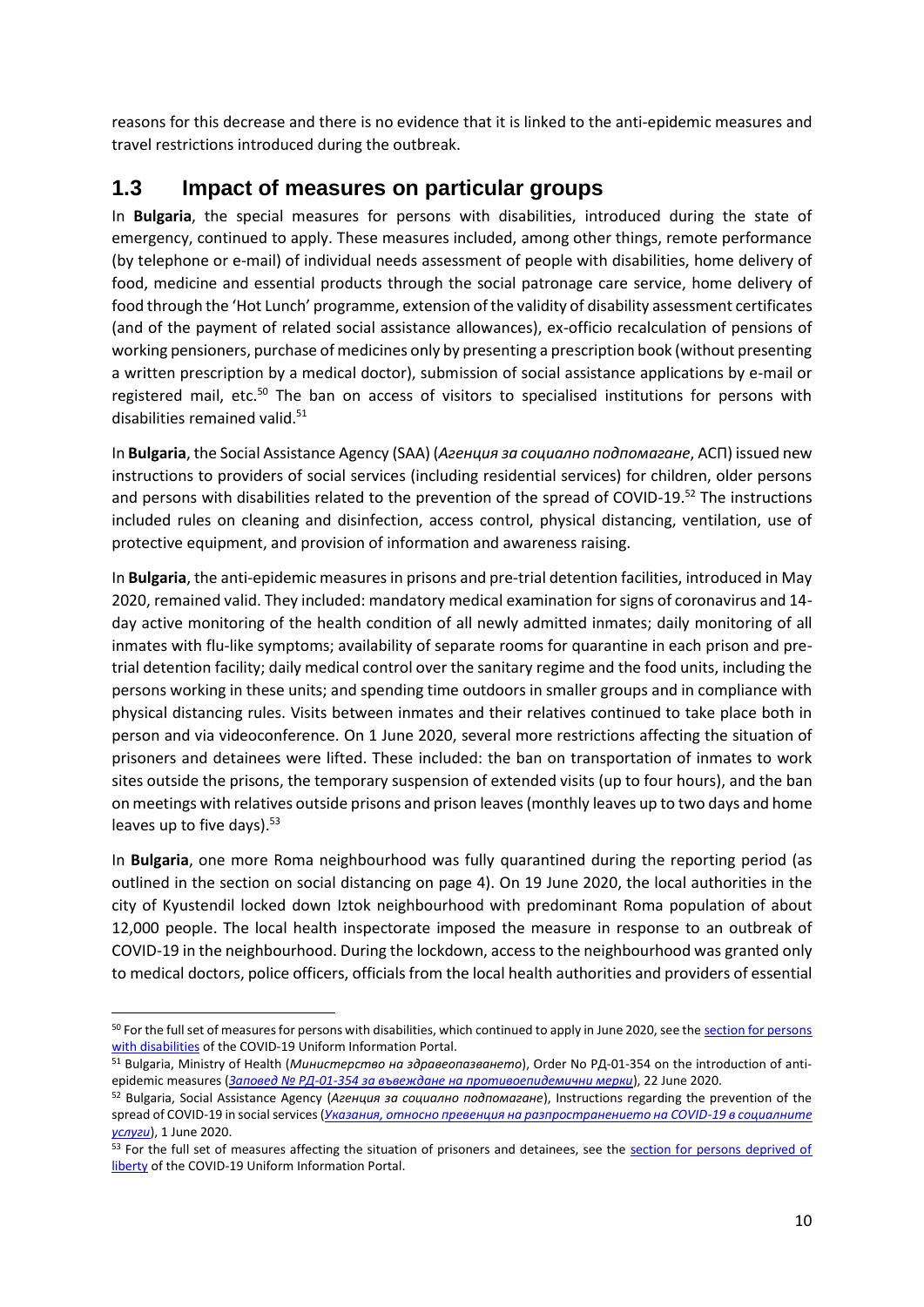services such as water supply, electricity supply and supply to pharmacies and grocery stores. Residents of the neighbourhood were allowed to leave the location only to go to work (including seasonal farm work) and only if they were transported to their workplace and back by transport provided by their employer.<sup>54</sup> Despite the measures, the number of newly infected persons in the neighbourhood continued to grow, increasing from nine to 90 during the first week of the lockdown.<sup>55</sup> The situation was additionally complicated by the arrival of Roma from other cities, hired for the cherry-picking campaign in the region. According to Mayor of Kystendil, many of those persons were not observing the anti-epidemic measures for physical distancing and use of face masks.<sup>56</sup> As a result of the increased number of infected persons, the lockdown, which was initially imposed until 30 June 2020, was prolonged until 8 July 2020.<sup>57</sup> The extension of the lockdown led to a protest by the residents of the neighbourhood, which was discontinued after the local authorities promised to provide assistance to those affected by the restrictions. <sup>58</sup> According to the civil society platform Roma Standing Conference (*Постоянна ромска конференция*), after the protest a meeting between the community and the mayor took place, during which the participants decided that people from the neighbourhood were going to help the police at the checkpoints and serve as guarantors for the residents when going to a nearby store, medical clinic or bank office.<sup>59</sup>

# **2 Selected issues emerging during the COVID-19 crisis**

### **2.1 Xenophobic speech, acts of harassment and violent attacks**

In **Bulgaria**, since the beginning of the COVID-19 outbreak, an increase of xenophobic speech was registered against Roma. According to Amnesty International, the introduction of restrictive measures in Roma neighbourhoods was accompanied by 'an increasingly hostile anti-Roma rhetoric, frequently stoked by politicians', who were exploiting the public health crises to 'present Roma as a collective threat to the general population'.<sup>60</sup> Representatives of the political party IMRO – Bulgarian National Movement (IMRO-BND) (*ВМРО – Българско национално движение*, ВМРО-БНД), a junior coalition partner in the government, made several statements referring to Roma as a potential threat for spreading the infection.<sup>61</sup> In response to these statements, human rights activists sent a petition to

**<sup>.</sup>** <sup>54</sup> Bulgaria, Regional Health Inspectorate Kystendil (*Регионална здравна инспекция Кюстендил*), Order No РД-01-138 on the introduction of anti-epidemic measures (*Заповед № РД-01-[138 за въвеждане на противоепидемични мерки](https://rzi-kn.net/bg/2020/06/19/заповед-рд-01-138-19-06-2020г/)*), 19 June 2020.

<sup>55</sup> Mediapool (2020), 'Crisis in Kyustendil due to Covid-19, over 90 infected in the Roma neighbourhood' (*['Криза в](https://www.mediapool.bg/kriza-v-kyustendil-zaradi-covid-19-nad-90-zarazeni-v-romskiya-kvartal-news309081.html)  Кюстендил заради Covid-[19, над 90 заразени в ромския квартал'](https://www.mediapool.bg/kriza-v-kyustendil-zaradi-covid-19-nad-90-zarazeni-v-romskiya-kvartal-news309081.html)*), *Mediapool*, 25 June 2020.

<sup>56</sup> Mediapool (2020), 'Crisis in Kyustendil due to Covid-19, over 90 infected in the Roma neighbourhood' (*['Криза в](https://www.mediapool.bg/kriza-v-kyustendil-zaradi-covid-19-nad-90-zarazeni-v-romskiya-kvartal-news309081.html)  Кюстендил заради Covid-[19, над 90 заразени в ромския квартал'](https://www.mediapool.bg/kriza-v-kyustendil-zaradi-covid-19-nad-90-zarazeni-v-romskiya-kvartal-news309081.html)*), *Mediapool*, 25 June 2020.

<sup>57</sup> Bulgaria, Regional Health Inspectorate Kystendil (*Регионална здравна инспекция Кюстендил*), Order No РД-01-154 on the introduction of anti-epidemic measures (*Заповед № РД-01-[154 за въвеждане на противоепидемични мерки](https://rzi-kn.net/bg/2020/06/30/заповед-рд-01-154-30-06-2020г/)*), 30 June 2020.

<sup>58</sup> Falin K., (*Фалин, К.*) (2020), 'The quarantine in Iztok neighbourhood of Kyustendil is extended by a week' (*['Удължават](https://bnr.bg/horizont/post/101302251/udaljavat-sas-sedmica-karantinata-v-kustendilskia-romski-kvartal-iztok)  [със седмица карантината в кюстендилския кв. "Изток"'](https://bnr.bg/horizont/post/101302251/udaljavat-sas-sedmica-karantinata-v-kustendilskia-romski-kvartal-iztok)*), *Bulgarian National Radio*, 30 June 2020.

<sup>59</sup> Roma Standing Conference (*Постоянна ромска конференция*) (2020), 'Iztok neighbourhood in Kyustendil remains under blockade for another 7 days' (*['Квартал Изток в Кюстендил остава под блокада още 7 дни'](https://www.facebook.com/romastandingconference.org/photos/a.2173727549563523/2724471974489075/?type=3&theater)*), press release, 30 June 2020.

<sup>60</sup> Amnesty International (2020), [Stigmatizing quarantines of Roma settlements in Slovakia and Bulgaria,](https://www.amnesty.org/download/Documents/EUR0121562020ENGLISH.PDF) Amnesty International Public Statement, 17 April 2020.

<sup>61</sup> For example, see 24 Chasa (*24 часа*) (2020), 'Dzhambazki from IMRO: Lock down the ghettos everywhere' (*['Джамбазки](https://www.24chasa.bg/novini/article/8320602)  [от ВМРО: Затворете гетата навсякъде'](https://www.24chasa.bg/novini/article/8320602)*), *24 Chasa*, 18 March 2020; Krasimirov, A. and Tsolova, Ts. (2020), ['Bulgaria's](https://www.reuters.com/article/us-health-coronavirus-bulgaria-roma/bulgarias-roma-say-some-coronavirus-measures-are-discriminatory-idUSKBN21B355)  [Roma say some coronavirus measures are discriminatory'](https://www.reuters.com/article/us-health-coronavirus-bulgaria-roma/bulgarias-roma-say-some-coronavirus-measures-are-discriminatory-idUSKBN21B355), *Reuters*, 24 March 2020; Deutsche Welle Bulgaria (2020), 'In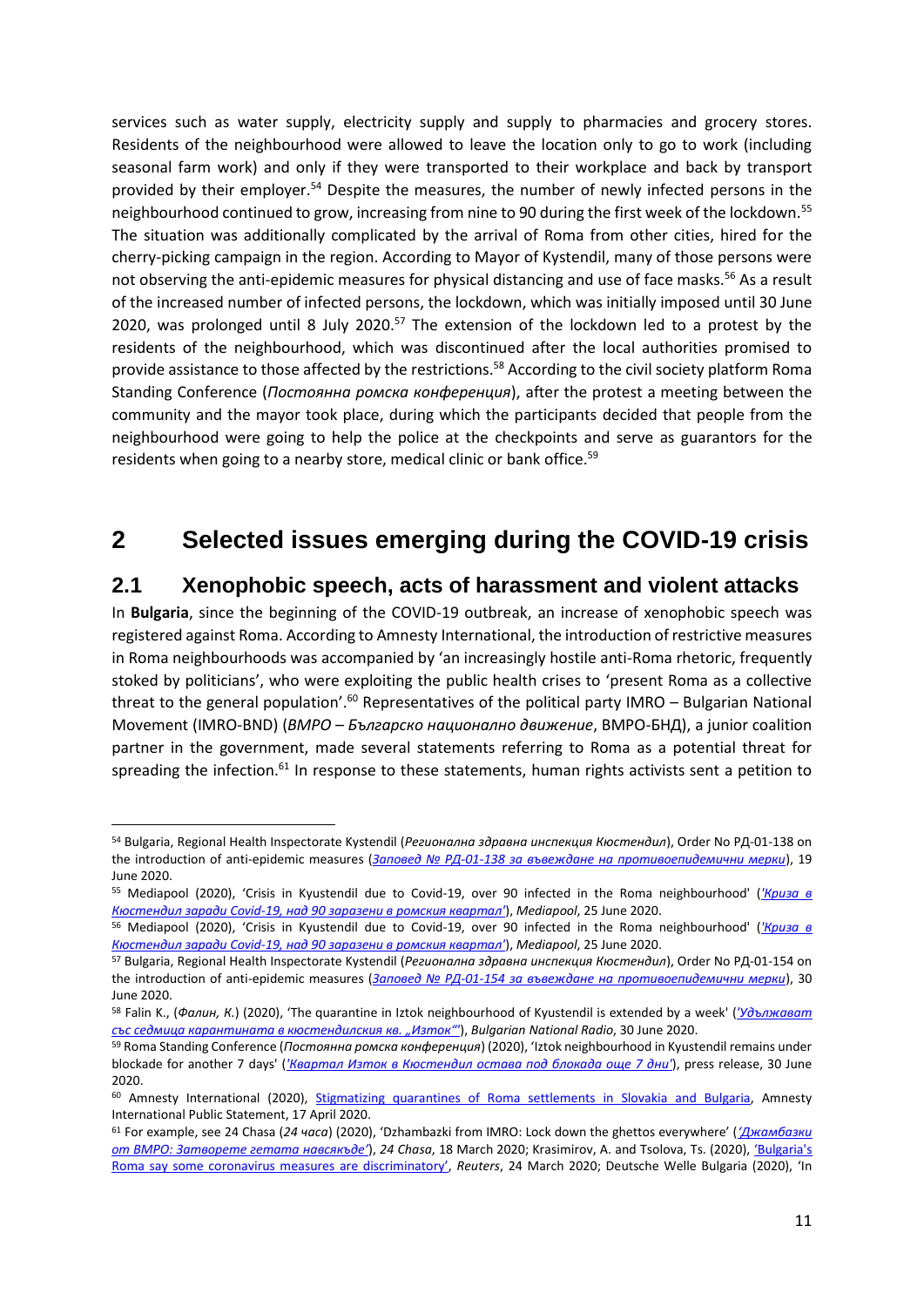the Bulgarian Members of the European Parliament,<sup>62</sup> and another one to the Petitions Committee of the European Parliament.<sup>63</sup> There is no information about cases of xenophobic speech, harassment or violence targeting other groups of the population.

## **2.2 Infringement of privacy and/or data protection rights**

In **Bulgaria**, on 9 June 2020, the Constitutional Court (CC) (*Конституционен съд*, КС) admitted for consideration the case for reviewing the compliance with the Constitution of the amendments to the Electronic Communications Act (*Закон за електронните съобщения*) allowing the police to obtain access to traffic data of quarantined persons remained pending. <sup>64</sup> The case was opened in April 2020 on the grounds of an application by a group of Members of Parliament, who claimed that the new rules represented disproportionate interference with the right to privacy and the confidentiality of correspondence and communications. The court is expected to decide on the merits of the case in the upcoming months.

## **2.3 Spread of disinformation online**

In **Bulgaria**, no new measures were taken by the government to counter the spread of disinformation online. The draft amendments to the Radio and Television Act (*Закон за радиото и телевизията*) aimed to counter disinformation, which were suggested by a group of Members of Parliament on 19 March 2020, were not voted and are still pending in parliament.<sup>65</sup> A number of public institutions and civil society organisation submitted official statements on the draft, including, among others, the Ministry of Justice (MoJ) (*Министерство на правосъдието*, МП), the Ministry of Culture (MC) (*Министерство на културата*, МК), the Council of Electronic Media (CEM) (*Съвет за електронни медии*, СЕМ), and the Supreme Bar Council (SBC) (*Висш адвокатски съвет*, ВАС). The majority of the submitted statements criticised the suggested amendments for the lack of clear definitions of disinformation and incorrect information, for unjustifiably expanding the powers of public authorities to supervise online media, and for violating the freedom of expression and the freedom of the media. $^{66}$ 

In **Bulgaria**, the independent sociological agency Research Center Trend (*Изследователски център "Тренд"*) conducted a national representative survey on the public perceptions related to the COVID-19 outbreak. The survey was conducted in the period 1-7 June 2020 through semi-structured face-toface interviews with a sample of 1008 respondents (adults aged 18+). According to the results of the survey, 43 % of Bulgarians believed that the coronavirus was an artificially created disease to allow pharmaceutical companies to generate profit, 40 % believed that it was a biological weapon created to decrease the population on Earth, 23 % shared the opinion that no coronavirus existed and the whole situation was a global deception, 22 % were concerned that the vaccine against the coronavirus

 $\overline{a}$ 

Bulgaria: "If the coronavirus reaches Roma neighborhoods, there will be a catastrophe"' (*['В България: "Ако коронавирусът](https://www.dw.com/bg/в-българия-ако-коронавирусът-стигне-до-ромските-квартали-ще-настъпи-катастрофа/a-52940341)  [стигне до ромските квартали, ще настъпи катастрофа"'](https://www.dw.com/bg/в-българия-ако-коронавирусът-стигне-до-ромските-квартали-ще-настъпи-катастрофа/a-52940341)*), *Deutsche Welle Bulgaria*, 27 March 2020.

<sup>62</sup> Committee of Roma in the European Union (*Комитет на ромите в Европейския съюз*) (2020), Petition to the Bulgarian Members of the European Parliament to differentiate from Angel Dzhambazki (*[Петиция до българските евродепутати](https://www.peticiq.com/255989?fbclid=IwAR0dRdEXSzcP9znqw602nob9bZy1s6ltzqilQmsHBBoPW5NxX5gYCw4w2Og)  [да се разграничат от Ангел Джамбазки](https://www.peticiq.com/255989?fbclid=IwAR0dRdEXSzcP9znqw602nob9bZy1s6ltzqilQmsHBBoPW5NxX5gYCw4w2Og)*), 20 March 2020.

<sup>63</sup> Marginalia (2020), 'A petition against hate speech used by Angel Dzhambazki is gaining momentum' (*['Петиция срещу](https://www.marginalia.bg/novini/petitsiya-sreshtu-ezika-na-omrazata-izpolzvan-poredno-ot-angel-dzhambazki-nabira-skorost/)  [езика на омразата използван поредно от Ангел Джамбазки набира скорост'](https://www.marginalia.bg/novini/petitsiya-sreshtu-ezika-na-omrazata-izpolzvan-poredno-ot-angel-dzhambazki-nabira-skorost/)*), *Marginalia*, 7 May 2020.

<sup>64</sup> Bulgaria, Constitutional Court (*Конституционен съд*), Constitutional Case No 4/2020 (*[Конституционно](http://www.constcourt.bg/bg/Cases/Details/574) дело № [4/2020](http://www.constcourt.bg/bg/Cases/Details/574)*), 22 April 2020.

<sup>65</sup> Bulgaria, Draft Amendment to the Radio and Television Act (*[Законопроект за изменение и допълнение на Закона за](https://www.parliament.bg/bills/44/054-01-25.pdf)  [радиото и телевизията](https://www.parliament.bg/bills/44/054-01-25.pdf)*), 19 March 2020.

<sup>&</sup>lt;sup>66</sup> For the full list of submitted statements on the draft, see the [website of the parliament.](https://www.parliament.bg/bg/bills/ID/157382/)